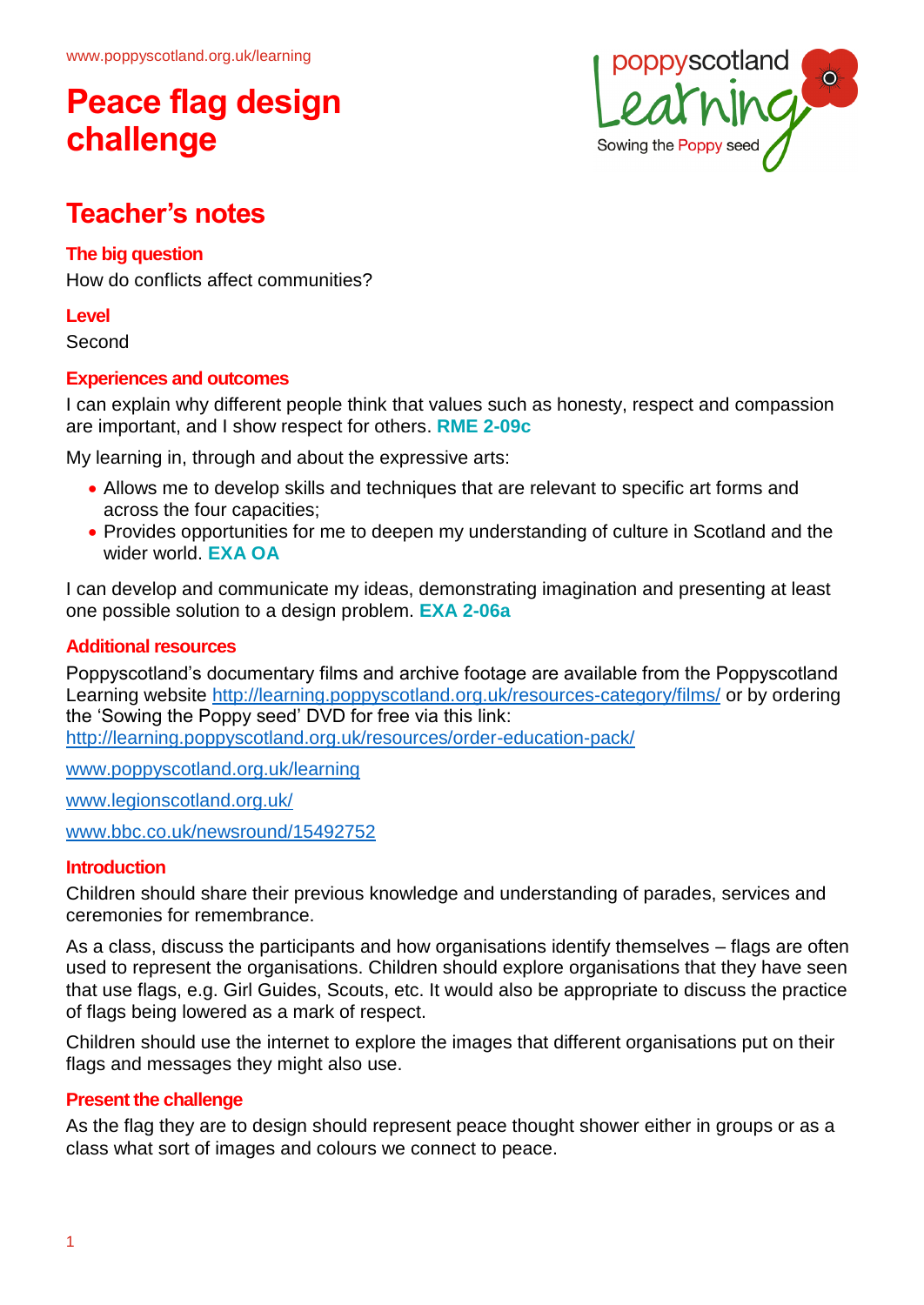

Children design their flags individually. The design rules might be displayed. The designs should all be part of a class display reflecting the message of peace. The class may choose an overall favourite design.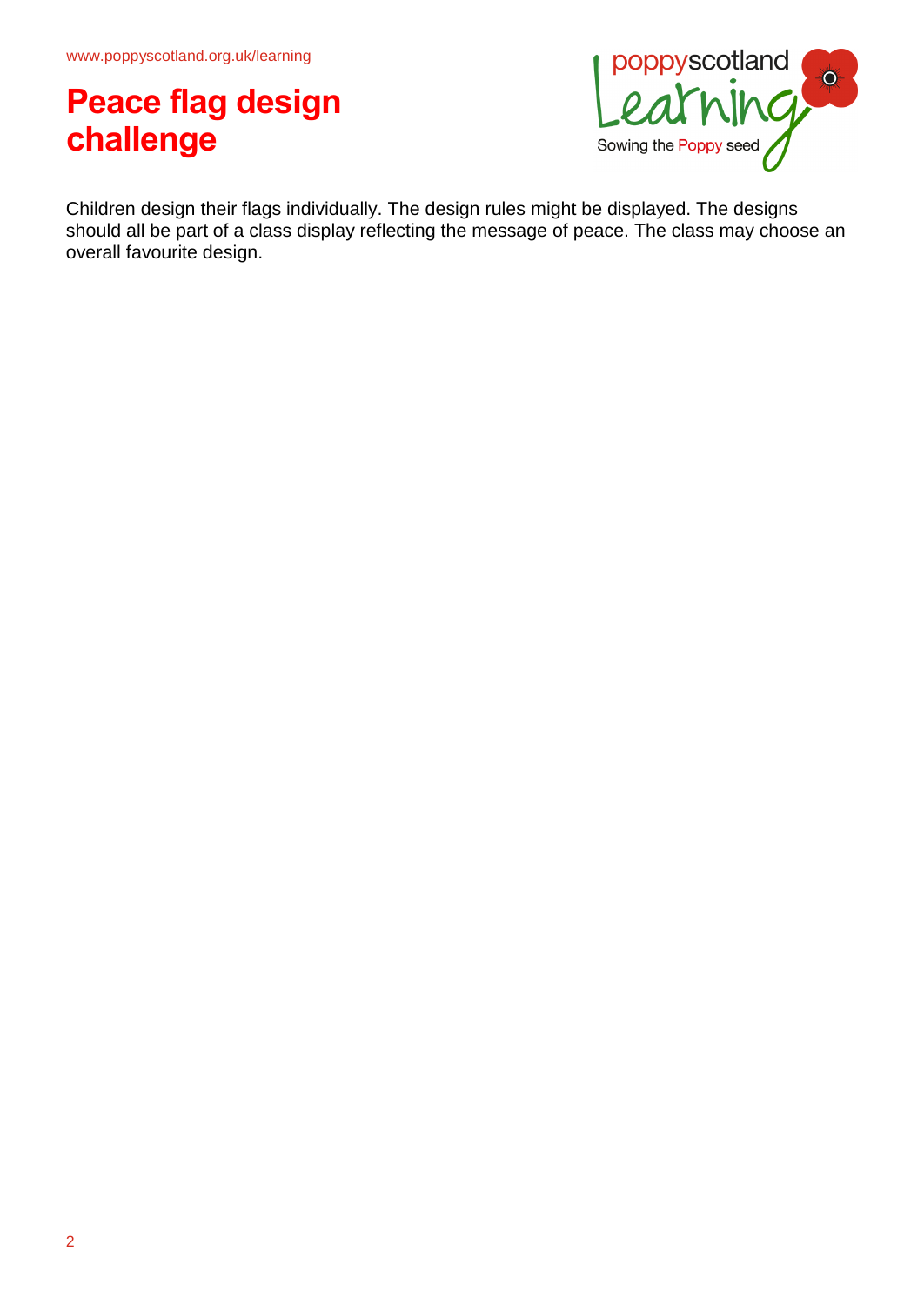

### **Your challenge**

If you have seen parades or services for remembrance you may have noticed the importance of flags to represent the countries and peoples of those involved in conflicts. You may also have seen flags being lowered to half-mast as a mark of respect.

Can you design a new flag to be flown at all remembrance parades throughout Scotland that would represent peace? Would it include the poppy? What else would be important about graphics and colours?

### **Design criteria**

- You must use the space below for your flag.
- It may include a message or words and graphics.
- Choice of colours should be thought about carefully.
- Looking at well-known flags may help with your designs.

### **Learning intention**

I am learning to communicate my ideas through pictures and use the knowledge I have to design an appropriate remembrance symbol.

#### **Success criteria**

I will design a peace flag that communicates my knowledge and understanding of remembrance.